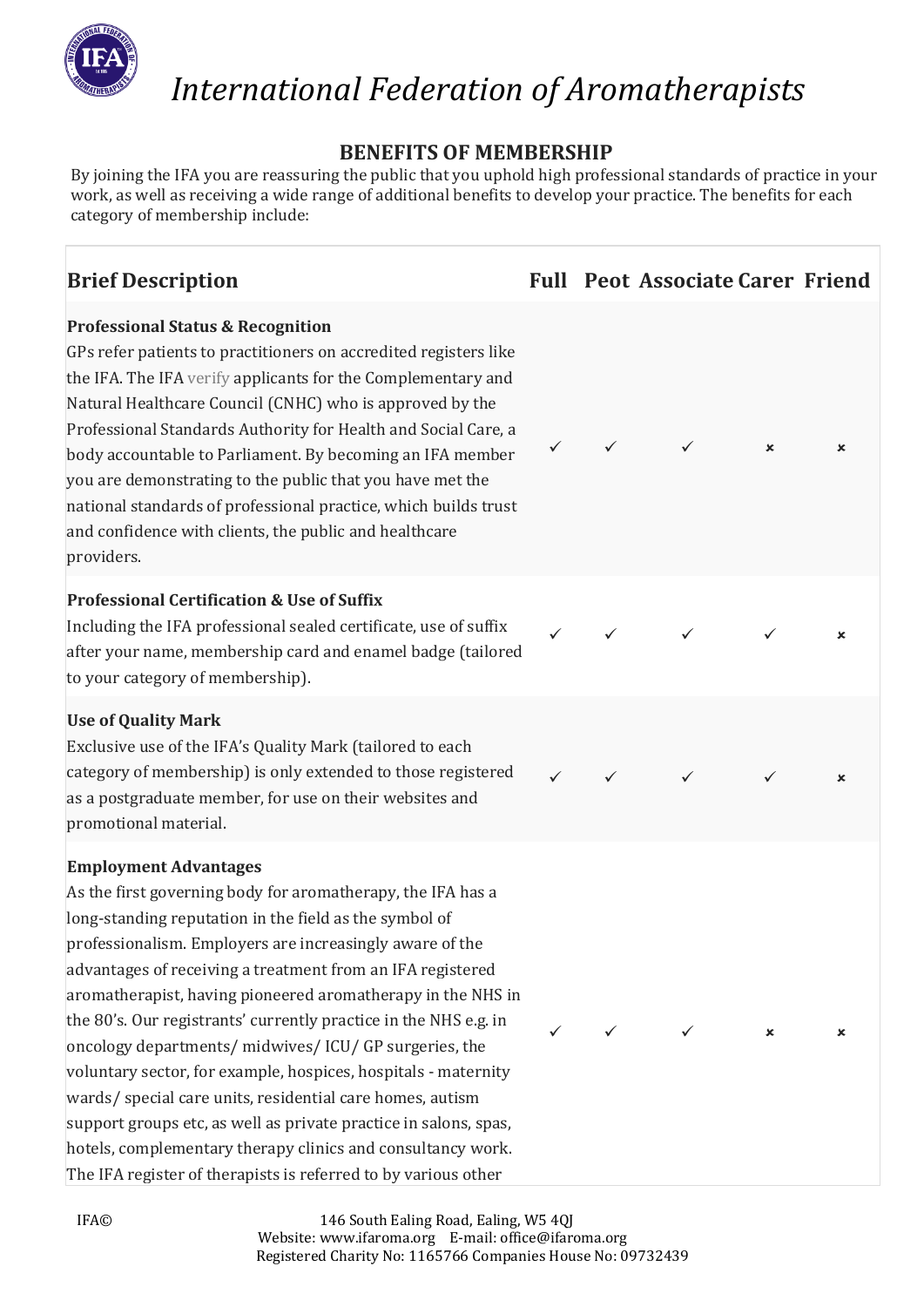

✓ ✓ ✓

✓ ✓ ✓

✓ ✓ ✓ ✓

✓ ✓ ✓ ✓

✓ ✓ ✓

charities, organisations, hospitals, hospices, books, national and local newspapers and other healthcare professionals. The IFA regularly posts details of job opportunities for its registered members.

# **Private Healthcare Cash Plans**

IFA registration is recognised for reimbursement with [Health](https://www.healthshield.co.uk/products/health-cash-plans/)  [Shield,](https://www.healthshield.co.uk/products/health-cash-plans/) [UK Healthcare](https://www.ukhealthcare.org.uk/) and [Westfield Health](https://www.westfieldhealth.com/business/our-products/health-cash-plans) Private Healthcare Cash Plans, which allows clients who hold the relevant plans to reclaim the cost of their treatment with an IFA registered aromatherapist. For more details [click here.](https://ifaroma.org/index.php/english/home/news/private-healthcare-cash-plans)

# **Special Treatment Licensing Exemption**

IFA registered members who wish to open new premises to operate their business are exempt from paying the special treatment license fee in various boroughs of London and surrounding areas, [click here for a list of boroughs](http://www.confrontyourcomputer.co.uk/index.php/download_file/view/60/690)**.**

# **Discounted Insurance Package**

IFA registered members can take advantage of our exclusive UK insurance cover package (50% off) with the Chartered insurance broker the **Alan Boswell Group**. The package is £55.00 per annum, which must be purchased directly from the broker and includes cover for a range of additional therapies. For more information [click here](https://www.alanboswell.com/business/business-insurance/care-medical/complementary-therapy/aromatherapy/) or you can call **01953 455 600**.

# **Listing on an Accredited National Register**

IFA registered postgraduate members appear on our accredited national register, assuring the public and potential employees you conform to IFA's standards in your practice, as well as driving more business to you and your website. You can manage your own listing, add your areas of specialism and state whether you provide mobile treatments. Last year, the IFA's searchable register was viewed more than 40,000 times. \* Please note IFA registered members also receive a free listing on a number of additional directories including a free trial on Therapy Directory.

# **Business Practice Support**

IFA registered postgraduate members have access to a wide range of useful resources including 30 + free templates and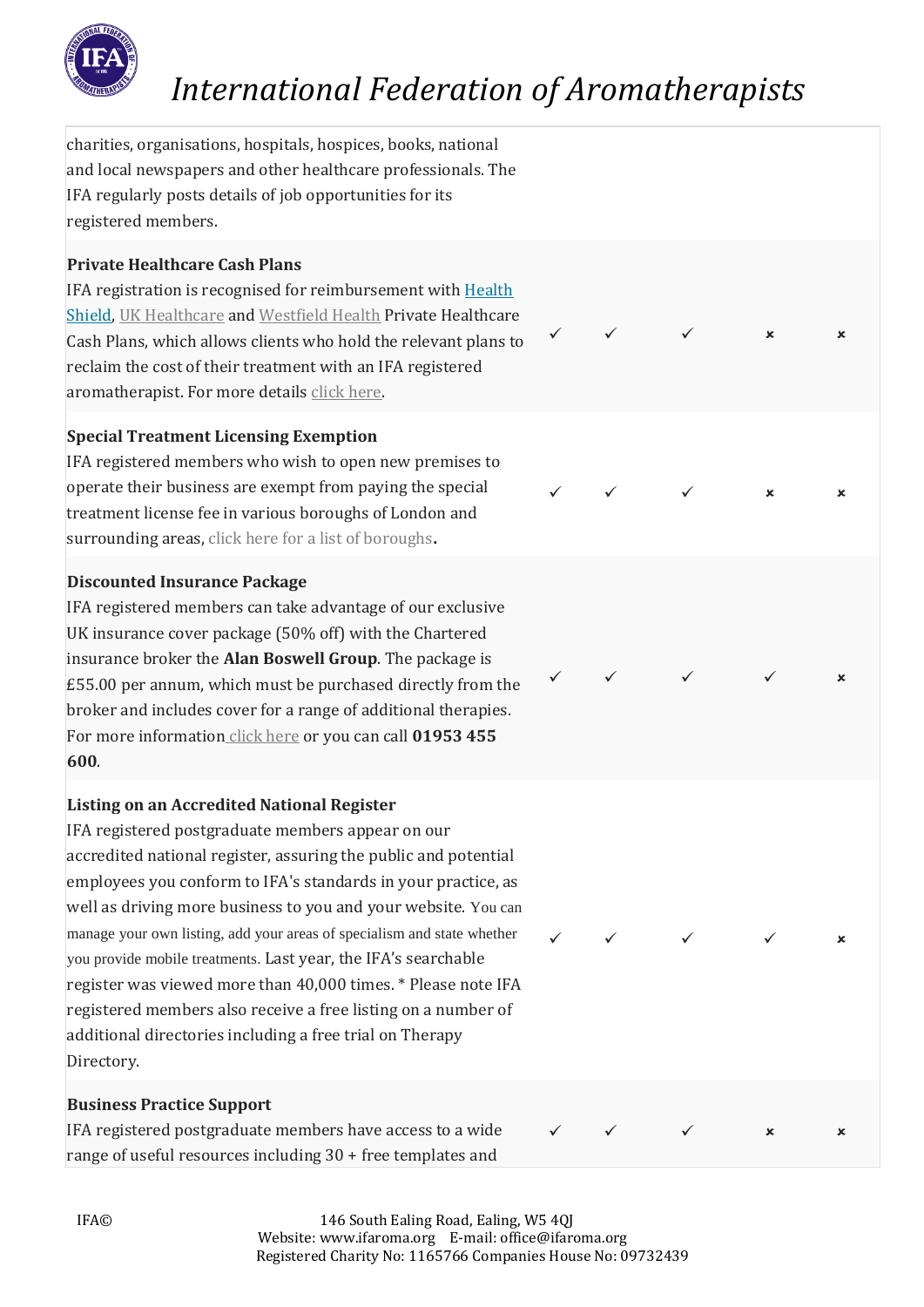

downloads for personalised use to ensure your practice runs smoothly and remains compliant with all the latest business practices. For example, consent and consultations forms, prescription sheet, sample CV's, credential descriptors, schedules, contracts, letters e.g. approaching GP's, referral. Template policies – Complaints, Health & Safety, Privacy and Website Disclaimer, Data Protection etc. Other resources include HMRC starter up information business planning, forecasts, risk assessment templates and also expansion guidance, product making and marketing notes, advertising and legislation guidance and more.

# **Marketing Support**

IFA registered postgraduate members can download template press releases, follow up letters, feedback forms, social media and blog tips. Access links to free software and marketing tools to help you in your advertising campaigns. The opportunity to provide taster treatments to the public at exhibitions and publicity events attended by the IFA - to raise the profile of the profession, role of IFA and also to help gain you more clients. A list of registered members is distributed at all events attended by the IFA. Budding authors may also apply to write articles on behalf of the IFA published in numerous journals and periodicals, participate in radio and television interviews and provide talks on various international platforms when opportunities arise.

# **Specialist Guidance**

We provide registrants with guidance which address's specific and specialist issues which complement and further develop the standards of competence and conduct prescribed in the codes e.g. contraindications in aromatherapy and massage, cancer, pregnancy, dosage, essential oils and drug interaction, aromatherapy with children, ingestion and neat application of essential oil guidance, perfumery notes, sexual boundaries, purchasing oils for therapeutic uses and more.

# **Representing our member's interests**

The IFA stand up for the interests of its member's before decision-making bodies such the National Institute for Health Care Excellence (NICE), the All-Party Parliamentary Group for Integrated Healthcare (PGIH), the Charities Commission and



✓ ✓ ✓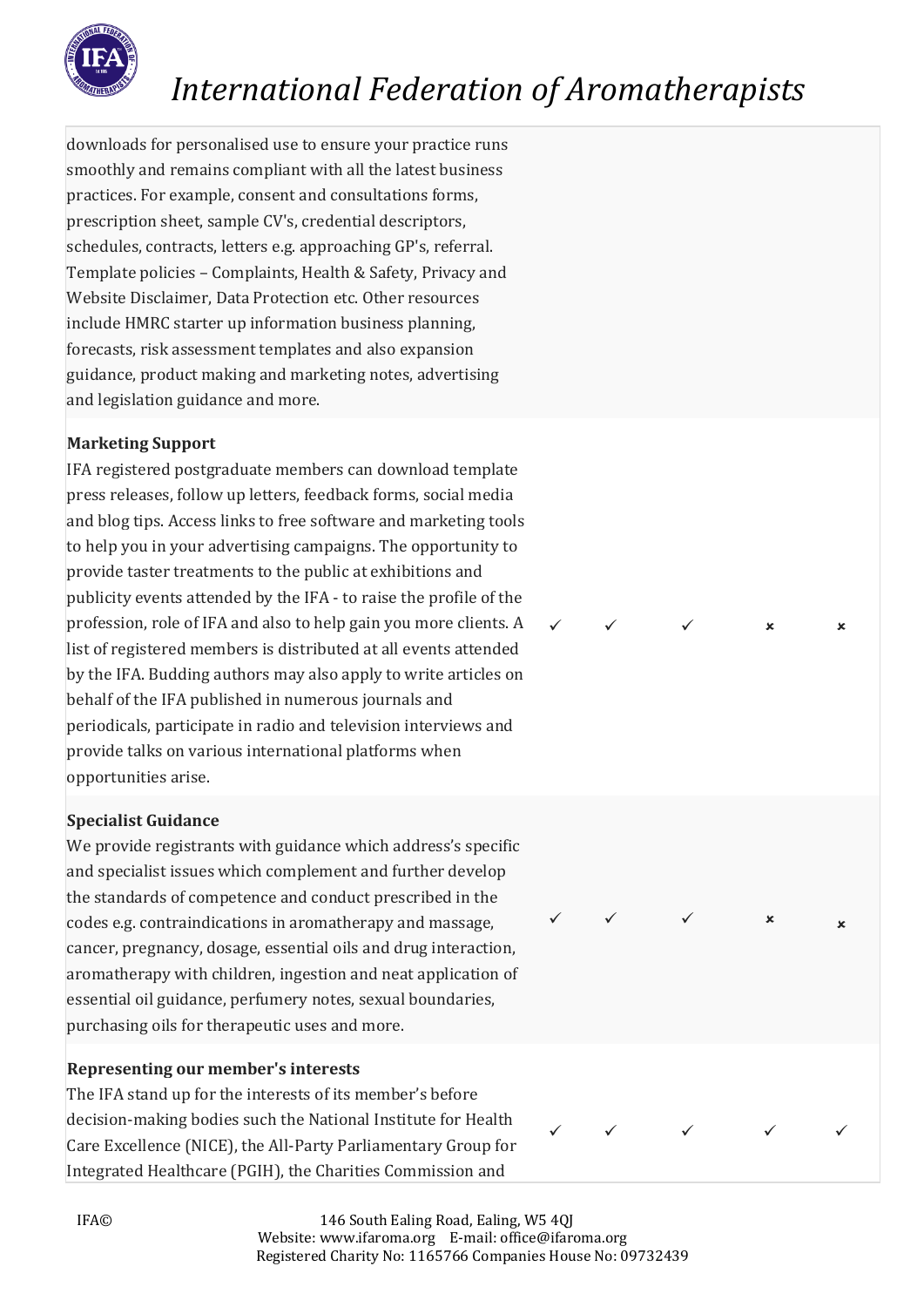

✓ ✓ ✓ ✓ ✓

✓ ✓ ✓ ✓ ✓

✓ ✓ ✓

also before international government bodies to strengthen the recognition of aromatherapy as a true complementary modality. We ensure that the information provided about our registrants and aromatherapy helps service users to make informed decisions about their care.

# **Quarterly Magazine (s)**

Members receive **TWO** quarterly journals free of charge: The **Aromatherapy Times**, the official journal of the IFA registered with the British Library - an informative professional publication covering developments in the world of aromatherapy both in the public and private sector and a free digital copy of [Holistic Therapist Magazine,](https://www.holistictherapistmagazine.com/) which contains a range of articles to develop practitioners business skills and provides updates from the CAM industry.

# **Regional Meetings, Member Trips and Networking**

Access to networking events and support meetings. We currently have regional groups across the country and online for those in remote areas. Some of the groups offer evening group sessions, breakfast meetings, organise trips to distilleries and herb gardens etc. All members get free entry to the IFA's AGM which provide an opportunity to have your say in the next chapter of the IFA, interact with colleagues, network and build new friendships. Our AGM's are fun and informal with a chance for professional debate - full of great company, lively discussion and great food.

# **Mentoring and Professional Support**

All practitioners have blind spots in their work with clients from time to time, no matter how experienced they are. Particularly with inexperienced practitioners, sometimes there is a lack of specific knowledge of the best way to treat a client. In the members area you can find details of your local mentor who can provide telephone support or may organise face-toface supervision meetings. Mentors provide an objective overall view, which offers a useful alternative perspective to the subjectivity of the practitioner towards their clients and provides a healthy balance between empathy and objectivity. In addition, we also provide a forum for our members to discuss issues affecting their work for mutual support and encouragement.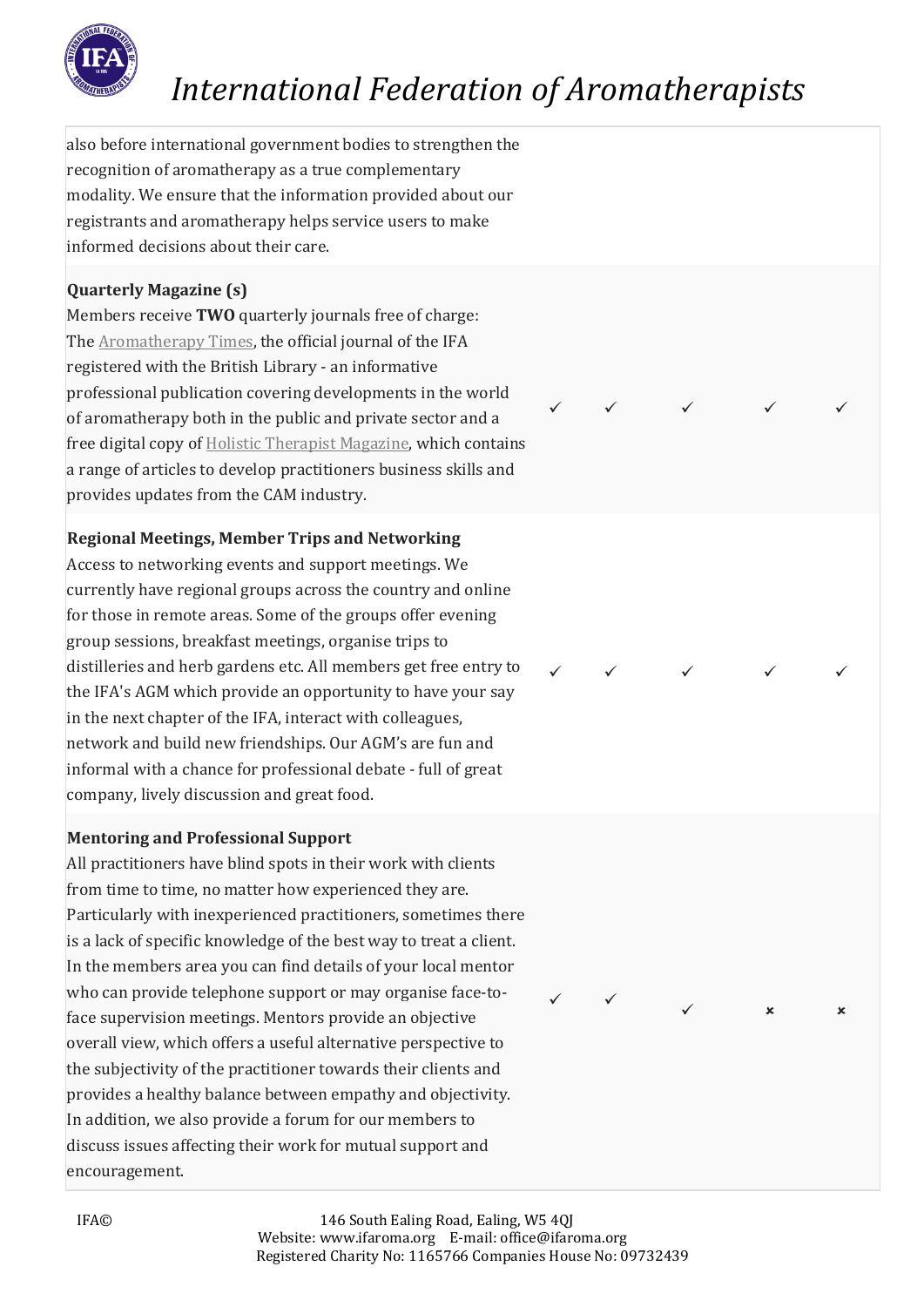

# **Conferences, Seminars, Workshops & CPD**

IFA registered members gain discount to various professional development events, seminars, workshops and first aid courses to keep them up-to-date with the latest techniques and advancements in the profession. All members are afforded discounted tickets to the IFA's International Conferences which allow attendees to listen to motivating and inspiring talks from a world-renowned panel of experts to gain valuable knowledge and skills transferable to their own practice. Members also gain free entry to a variety of holistic exhibitions.

#### **Discounted Supplies**

IFA registered members can get a wide range of discounts off top brand suppliers to support their practice. Brands include: Micheline Arcier, Tisserand Aromatherapy, Neals Yard Remedies, Base Formula, Majestic Towels, Couch Rolls, Beautelle and more [click here](https://ifaroma.org/index.php/download_file/view/3104/690) for more details.

# **Industry News & Newsletters**

All IFA members receive our monthly newsletters by email, containing topics such as new developments in aromatherapy, CAM, NICE and NHS campaign updates, member success stories, charity project updates, hot topics and brain teasers.

# **Research Search Filter**

IFA registered members can gain access to our easy to use search facility where you can find links to filtered clinical trials and research papers by essential oil, carrier oil, therapeutic property, medical condition, ailment and/or by a natural progression in the body to assist our members to locate the information they require quickly

# **Aromatherapy Awareness Week hosted by the IFA**

Every year the IFA hosts its registered national **[Aromatherapy](https://ifaroma.org/index.php/english/home/press-media/aromatherapy-awareness-week)** [Awareness Week](https://ifaroma.org/index.php/english/home/press-media/aromatherapy-awareness-week) in the second week of June. The week is scheduled with various activities bringing more press coverage to the profession, the work of the IFA and our registered members. This is published in local and national publications and our members are granted the opportunity to give 10% off treatments to the public during this week. All registered members are provided with template press releases, posters,



✓ ✓ ✓ ✓ ✓